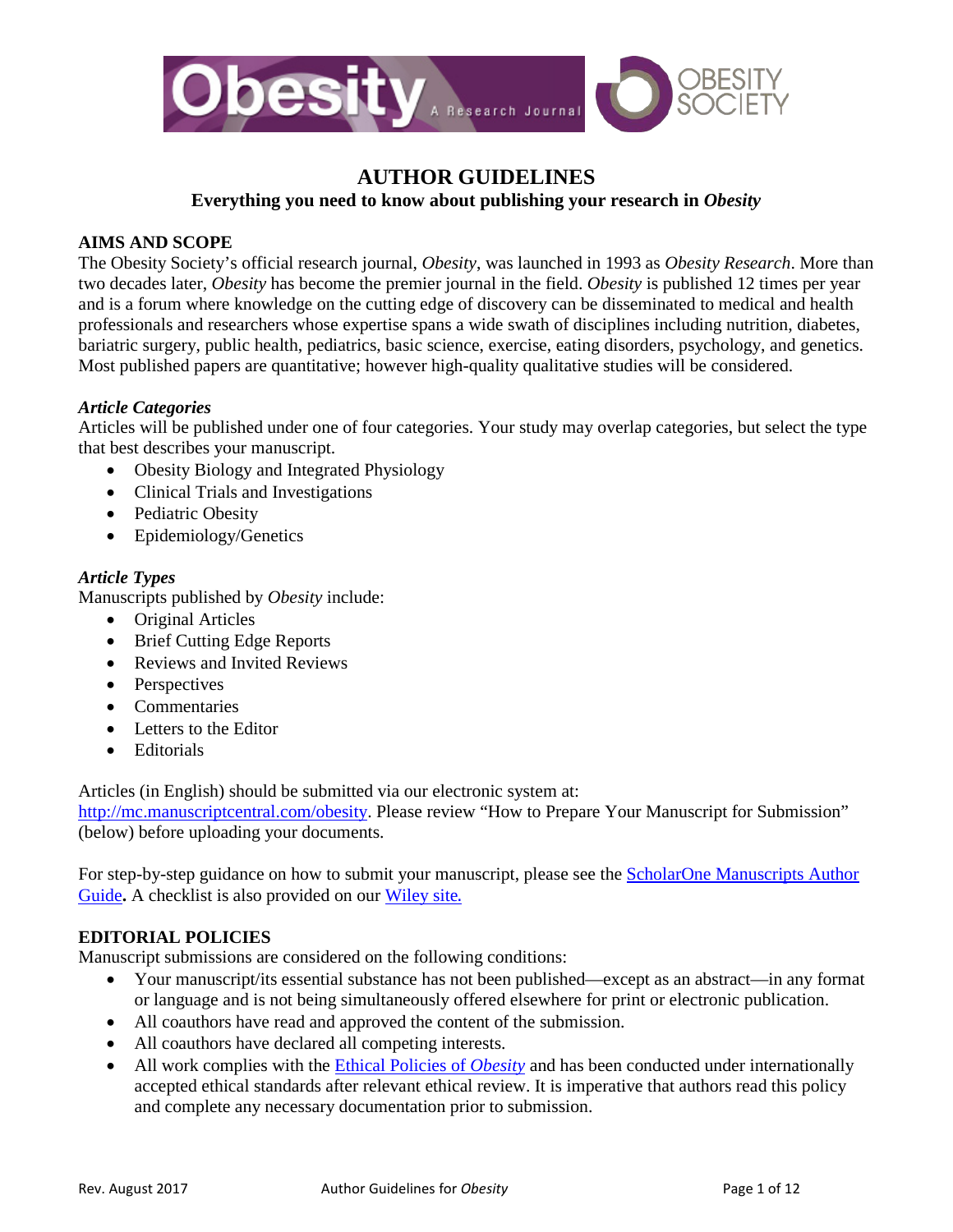The journal operates a stringent peer-review process. All manuscripts will be reviewed by the Editors, members of the Editorial Team, or other expert reviewers. At the discretion of the Editors, the manuscript may be returned immediately without full review if deemed not competitive (not within the top 50% for originality and quality) or outside the realm of interests of the majority of the readership of the journal. Acceptance of papers is based on the originality of the observation or investigation; the quality of the work described; the clarity of presentation; and the relevance to our readership. All manuscripts are judged in relation to other submissions currently under consideration. The decision (reject, invite revision, accept) letter will be conveyed through the *Obesity* Manuscript Central (ScholarOne Manuscripts) system, coming directly from the Editor who has assumed responsibility for the manuscript's review. On average, manuscripts submitted in 2015 that were sent for external peer review took less than 28 days to receive a decision.

This journal employs a plagiarism detection system. By submitting your manuscript, you accept that your manuscript may be screened for plagiarism against previously published works.

Most obesity-related topics are suitable for submission if they fall within the scope outlined above. Occasionally, authors inquire whether they should submit their manuscript. It is not possible for the Editorial Office to speculate on whether an article is likely to be accepted or not. The only way to know is to submit your manuscript, which can be done at no charge to you. The editors at *Obesity* are committed to providing a fast, but thorough, review of your submission.

### *Cost of Publication*

There are no submission fees to have your manuscript considered for publication in *Obesity*. However, if accepted, you will incur page charges. The authors will be assessed \$65 per published page if a first or corresponding author is a member of The Obesity Society or \$95 per published page if a first or corresponding author is not a member of The Obesity Society. Please see "Publication Charges" below for complete details.

To join The Obesity Society and receive reduced rates, please visit the [TOS membership site.](http://www.obesity.org/membership) Please be aware, however, that all manuscripts accepted for publication are chosen based on an objective peer-review process and merit alone and are not influenced by TOS membership status.

### *Publication Ethics*

*Obesity* is a member of the [Committee on Publication Ethics](http://publicationethics.org/) (COPE) and subscribes to its recommendations in the COPE [guidelines](http://publicationethics.org/resources/guidelines) on good publication practice. Best practice guidelines and more information about publication ethics are also available from [Wiley,](http://exchanges.wiley.com/publishing-ethics_252.html) our publisher. The editors reserve the right to reject a paper on ethical grounds. All authors are responsible for adhering to guidelines on good publication practice.

### *Conflicts of Interest*

All authors are required to sign the [ICMJE Form for Disclosure of Potential Conflicts of Interest](http://www.icmje.org/conflicts-of-interest/) and provide a copy to the corresponding author before submission. The corresponding author must then compile a full Disclosure statement that accurately reflects what each author has disclosed and include this Disclosure statement on the Title Page of the Main Document. It is the corresponding author's responsibility to store the ICMJE forms and to provide them to the Editorial Office if requested at any time. *Do not send these forms to the Editorial Office and do not upload them to the ScholarOne submission site.* 

### *Clinical Trials*

**Trial registration –** All clinical trials, regardless of when they were completed, must be pre-registered. A clinical trial is defined as any research project that prospectively assigns human participants to intervention or comparison groups to study the cause-and-effect relationship between an intervention and an outcome. Interventions include but are not limited to drugs, surgical procedures, devices, behavioral treatments, processof-care changes, and dietary changes.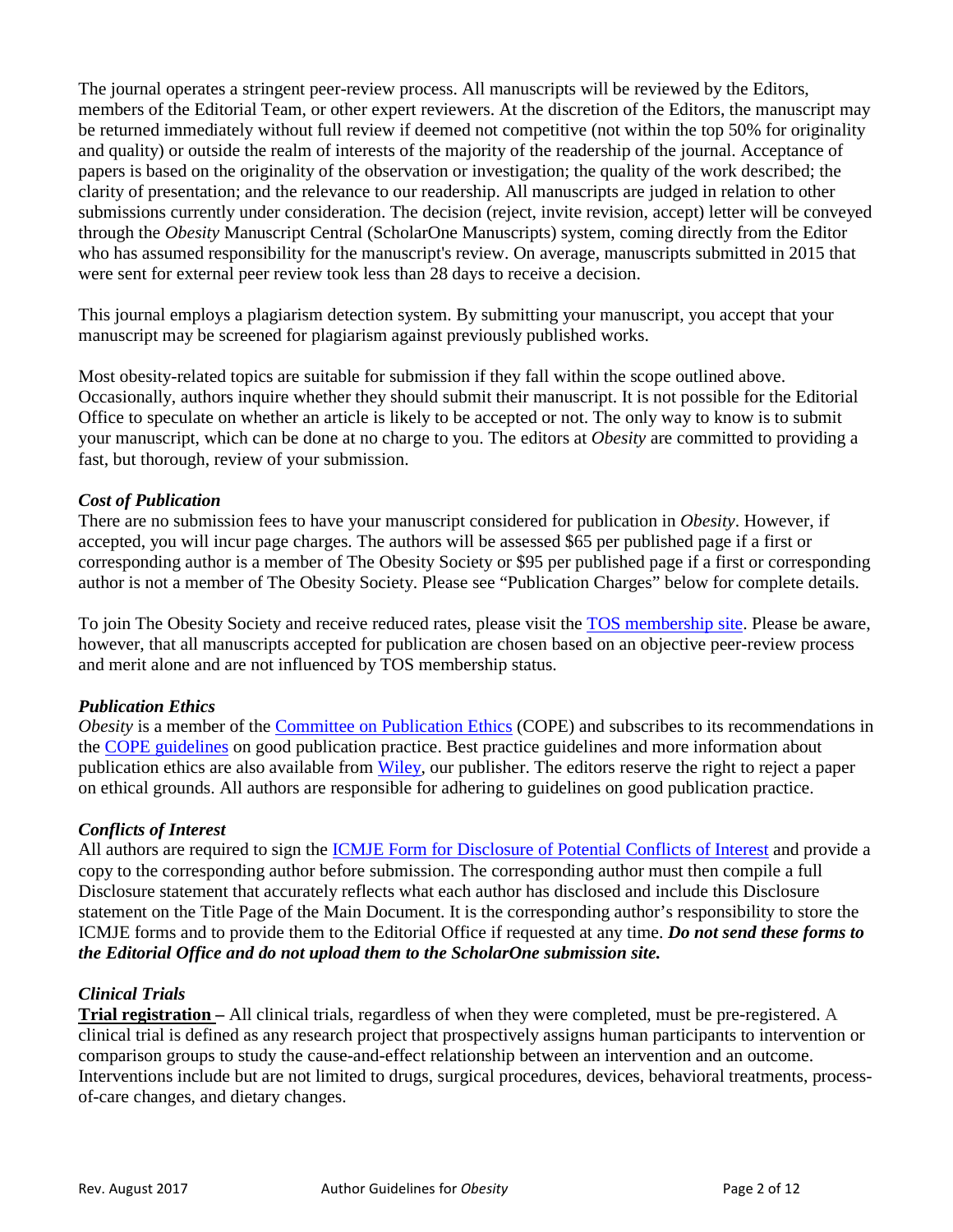**PLEASE NOTE:** For clinical trials starting patient enrollment after July 2005, trials must have been registered before onset of patient enrollment. For trials that began before July 2005 but that were not registered before September 13, 2005, trials must have been registered before journal submission.

Acceptable registries must be accessible to the public at no charge, open to all prospective registrants, managed by a not-for-profit organization, and electronically searchable, and they must have a mechanism to ensure the validity of the registration data. The trial registry name, registration identification number, and URL for the registry should be included on the article Title Page. Examples of acceptable trial registries include the following:

[http://www.clinicaltrials.gov](http://www.clinicaltrials.gov/) [http://www.anzctr.org.au](http://www.actr.org.au/) [http://isrctn.org](http://isrctn.org/) <http://www.trialregister.nl/trialreg/index.asp> <http://www.umin.ac.jp/ctr>

For more information on these policies, please see the [ICMJE recommendations](http://www.icmje.org/about-icmje/faqs/clinical-trials-registration/).

**CONSORT flow diagram and checklist –** For manuscripts reporting the results of randomized trials, the CONSORT flow diagram (showing the progress of patients throughout the trial) and the CONSORT checklist should be completed and submitted with the manuscript (as "supplementary files"). See the [CONSORT website](http://www.consort-statement.org/) for templates and instructions. Publication of the CONSORT diagram as one of the article figures may be required at the discretion of the Editorial Team (for trials with >50 participants).

# *Systematic Reviews and Meta-Analyses*

Authors of systematic reviews and meta-analyses are encouraged to complete the [Preferred Reporting Items](http://prisma-statement.org/)  [for Systematic Reviews and Meta-Analyses \(PRISMA\).](http://prisma-statement.org/) The PRISMA Statement consists of a 27-item checklist and a four-phase flow diagram that have been developed to help authors improve the reporting of systematic reviews and meta-analyses. For meta-analyses of observational studies in epidemiology, authors are encouraged to follow **MOOSE** reporting guidelines. These materials may be submitted with the manuscript as a "supplementary file" and will then be provided to the journal editors and peer reviewers.

# *Ethical Approval and Informed Consent*

For all manuscripts reporting data from studies involving human participants or animals, formal review and approval, or formal review and waiver, by an appropriate institutional review board or ethics committee is required and should be described in the *Methods* section. For those investigators who do not have formal ethics review committees, the principles outlined in the Declaration of Helsinki should be followed. For investigations of humans, state in the *Methods* section the manner in which informed consent was obtained from the study participants (i.e., oral or written) and whether participants received a stipend. Editors may request that authors provide documentation of the formal review and recommendation from the institutional review board or ethics committee responsible for oversight of the study.

# *Transparency of Data, Code, and Research Materials*

Authors are encouraged to make data, methods used in analysis, and materials used to conduct research available to any researcher for the purposes of reproducing the results or replicating the procedure. If authors agree to make materials available, please specify where that material will be available (e.g., in a trusted digital repository) in the *Acknowledgments* section of the manuscript.

# *Avoiding Pejorative Language and Images*

The Obesity Society's policy is that journal content must not use potentially pejorative adjectives or adverbs when describing individuals with overweight or obesity, as well as language that directly or indirectly attributes moral judgments or character flaws to this population. **Importantly, authors should not use "obese" as an adjective or noun to describe an individual person or group of people, but instead use**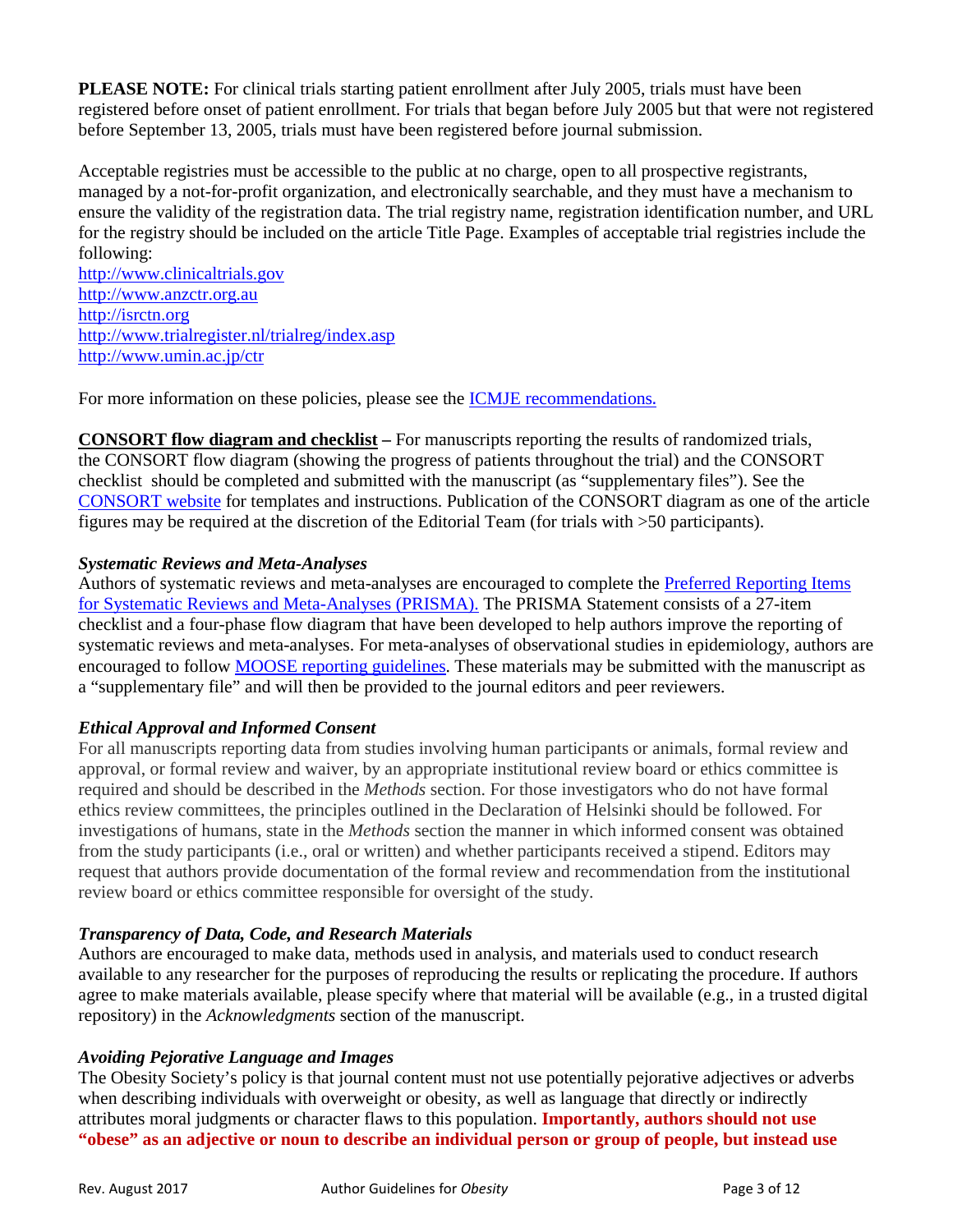**terms such as "people with obesity" (not "obese people" or "people who are obese").** This also includes language and images that could be interpreted as stereotyping, biased, or prejudiced.

# *Language Editing*

*Obesity* peer reviewers are asked to indicate whether submitted manuscripts would require English language editing before publication. To reduce the possibility of negative reviewer comments in this area, we strongly encourage non-native English speakers to have their manuscript reviewed by an English-speaking colleague or to use an English language editing service such as [Wiley Editing Services.](http://wileyeditingservices.com/en/) An editor will improve the English to ensure that your meaning is clear and will identify any problems that require your review.

Please note that the use of a language editing service is at the author's own expense and does not guarantee that the article will be selected for peer review or accepted.

At the discretion of the Editorial Team, manuscripts may receive provisional acceptance upon the condition of English language editing.

# **HOW TO PREPARE YOUR MANUSCRIPT FOR SUBMISSION**

# **STEP 1: Decide What Type of Manuscript You Wish to Submit**

# **(1) Original Article**

Original Articles should focus on substantial novel research, findings, and developments from human or animal studies in all areas relevant to the science of obesity (including Clinical Trials). The following features are essential: hypothesis testing, suitable controls, appropriate statistical methods, clear reporting of results, and conclusions supported by the results. *Manuscripts that include meta-analyses can be considered as Original Articles (please include the word "meta-analysis" in the title).*

### **(2) Brief Cutting Edge Report**

Brief Cutting Edge Reports are short reports on "hot" research questions that present important novel results. Please note that preliminary or pilot results should not be submitted in this category.

### **(3) Review (**submit a **Review Proposal first,** and then if approved by the Editors, submit a **Review)**

If you are submitting an unsolicited review, your Review Proposal—not the full Review—should *first* be submitted (cover letter, title page, study importance questions, and abstract only) to the ScholarOne submission site. The Editorial Team will determine whether the proposed subject falls within the guidelines and interests of the journal and that a similar Review is not currently in press or under preparation by another author. If your Review Proposal is approved by the Editor-in-Chief, you may then submit the full text of the Review article. Please note that approval of a Review Proposal is not a guarantee of acceptance of the full Review article. The full manuscript will go through the same peer-review process as other articles.

If your Review Proposal has already been accepted, change the manuscript type to "Review" and resubmit, providing the full Review article.

Conclusions based on personal viewpoints and suggestions for practical applications are welcome in Reviews.

# **(4) Perspective**

Perspectives can provide new ideas on an old problem or commentary/opinion on a hot topic.

### **(5) Letter to the Editor**

Letters to the Editor typically should address issues concerning recently published information in *Obesity*. A Letter to the Editor must reference the original source. The publication of submitted Letters to the Editor is at the discretion of the Editors. A response from the authors of the original source may be requested (and published along with the letter) by the Editorial Team.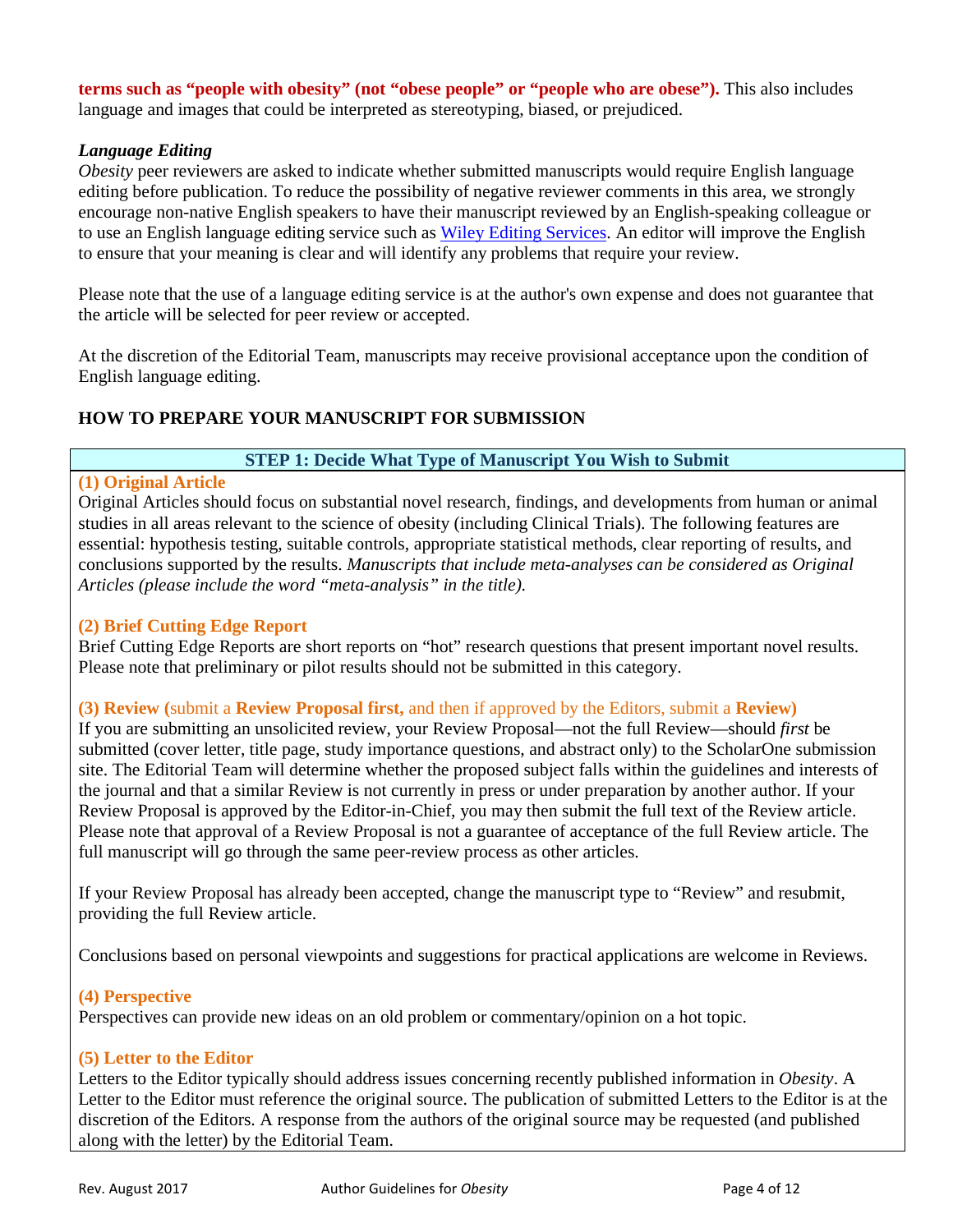A response to a Letter to the Editor must reference the Letter to the Editor in the first few paragraphs. Letters to the Editor can use an arbitrary title, but a response must cite the title of the letter: e.g., Response to [title of letter].

# **(6) Commentary** *(only by invitation of Editor)*

Commentaries should highlight the findings of a paper published in *Obesity* and provide insights about how to view the findings in a wider scientific and clinical context.

# **(7) Editorial** *(only by invitation of Editor)*

Each type of manuscript must remain within the limits below for word count and number of figures, tables, and references. Please edit your manuscript as needed prior to original submission and prior to the submission of each and every revision to fit all of the requirements.

|                                  | <b>Word Limit</b><br>(excluding cover page, abstract, | <b>Max Number</b> | <b>Max Number</b><br>of Combined |
|----------------------------------|-------------------------------------------------------|-------------------|----------------------------------|
| <b>Manuscript Type</b>           | references, tables, and figures)                      | of References     | <b>Figures/Tables</b>            |
| <b>Original Article</b>          | 4000                                                  | $45*$             |                                  |
| <b>Review</b>                    | 6000                                                  | 100               |                                  |
| <b>Brief Cutting Edge Report</b> | 1500                                                  | 20                |                                  |
| <b>Letter to the Editor</b>      | 500                                                   |                   |                                  |
| <b>Perspective</b>               | 1000                                                  | 10                |                                  |
| <b>Commentary</b>                | 500                                                   |                   |                                  |
| <b>Editorial</b>                 | 800 to 1600                                           |                   |                                  |

\* Original Articles that include meta-analyses can include 75 references (instead of only 45).

# **STEP 2:**

### **Is This Manuscript a FIRST SUBMISSION?**  $\rightarrow$  Prepare a cover letter to the editors **OR**

# Are You Submitting a REVISION?  $\rightarrow$  Prepare a letter of response to the reviewers

Your cover letter should include a short explanation of the importance of your data and why your paper should be published in *Obesity*, as well as verification that your paper is original, unpublished research. You may also want to discuss what is novel about your study design and results.

The letter of response to the reviewers should provide clear details of the changes made and any responses to the reviewer or editor comments. This should be submitted with each revision.

Please be sure to include the full contact information for the corresponding author in both the cover letter and the response to reviewers.

# **STEP 3: Format Your Main Document (Word)**

### *File Name*

Name your **FIRST DRAFT** documents as follows:

# **LastNameofFirstAuthor-KeywordsFromTitle-DocType**

For example:

Brown-BMIandGhrelin-MainDocument.doc Brown-BMIandGhrelin-Figure1.tiff Brown-BMIandGhrelin-Figure2.tiff

If you are submitting a **REVISION**, provide 2 versions of your Main Document titled:

**LastNameofFirstAuthor-KeywordsFromTitle-DocType-TRACKED CHANGES**

 **LastNameofFirstAuthor-KeywordsFromTitle-DocType-CLEAN**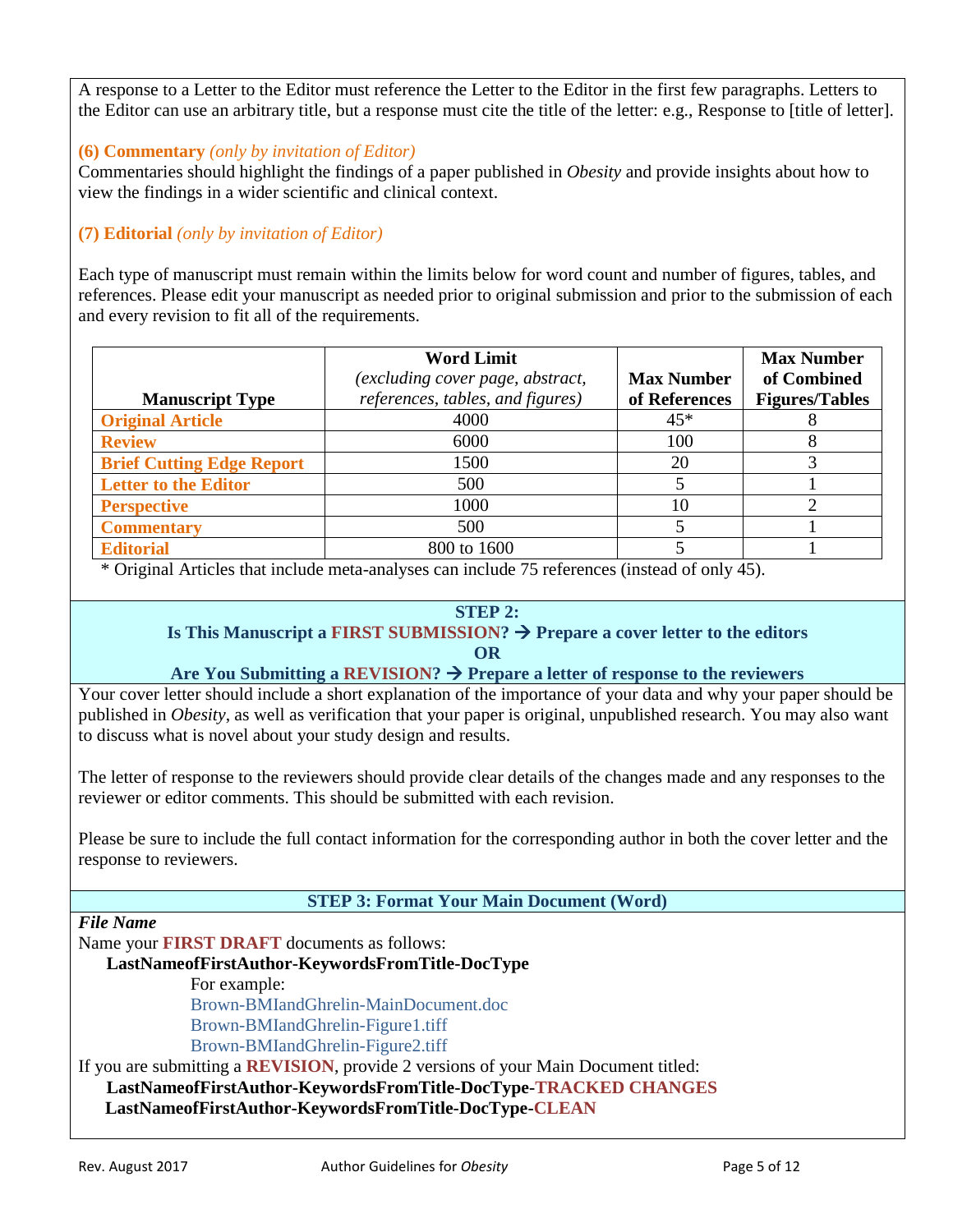For example:

Brown-BMIandGhrelin-MainDocumentR1-TRACKEDCHANGES.doc Brown-BMIandGhrelin-MainDocumentR1-CLEAN.doc

If your revision includes new figures or tables, also indicate that in the file name: Brown-BMIandGhrelin-Figure1R1.tiff

# *Headings*

If your manuscript is an **Original Article** or **Brief Cutting-Edge Report,** use the following headings:

# **Introduction**

# **Methods**

#### **Results Discussion**

# **Conclusion** and/or **Acknowledgments** (if needed)

# **References**

Other section headings in your manuscript should be subheadings within one of these main sections.

If your manuscript is a **Review**, use the following headings:

### **Introduction Text subdivided into titled sections Discussion and/or Conclusion Acknowledgments** (if needed) **References**

### *Acknowledgments*

This section should be used to thank study participants, those who did not meet the authorship criteria (see *Ethical* [Policies\)](http://onlinelibrary.wiley.com/journal/10.1002/(ISSN)1930-739X/homepage/ForAuthors.html) but who provided some type of support, and others who may have some way helped with your study. *Note that this section will be included in your word count.*

**IMPORTANT:** All disclosures, grant or funding information, and details of specific author contributions should be listed on your Title Page, NOT in this *Acknowledgments* section.

# *References*

References should be cited numerically in the order they appear in the text. Identify references in text, tables, and legends by Arabic numerals in parentheses or as superscripts; authors of unpublished work that has not yet been accepted for publication should be included in the text only (e.g., E Ravussin & DH Ryan, unpublished data).

Please give the names of all authors, unless there are more than 6 authors, in which case, please list only the first 3 authors, followed by et al. Journal titles should be abbreviated according to the style used by the National Library of Medicine (NLM).

Examples of journal references:

- Stunkard AJ, Allison KC, Geliebter A, Lundgren JD, Gluck ME, O'Reardon JP. Development of criteria for a diagnosis: lessons from the night eating syndrome. *Compr Psychiatry* 2009;50:391-399.
- Fukushima H, Cureoglu S, Schachern P, et al. Cochlear changes in patients with type 1 diabetes mellitus. *Otolaryngol Head Neck Surg* 2005;133:100-106.

Examples of book references:

• Lissner L, Bengtsson C, Lapidus L, Larson B, Bengtsson B, Brownell KD. Body weight variability and mortality in the Gothenburg Prospective Studies on men and women. In: Bjorntorp P, Rossner S, eds. *Obesity in Europe 88: Proceedings of the First European Congress on Obesity.* London: Libbey; 1989. pp. 55-60.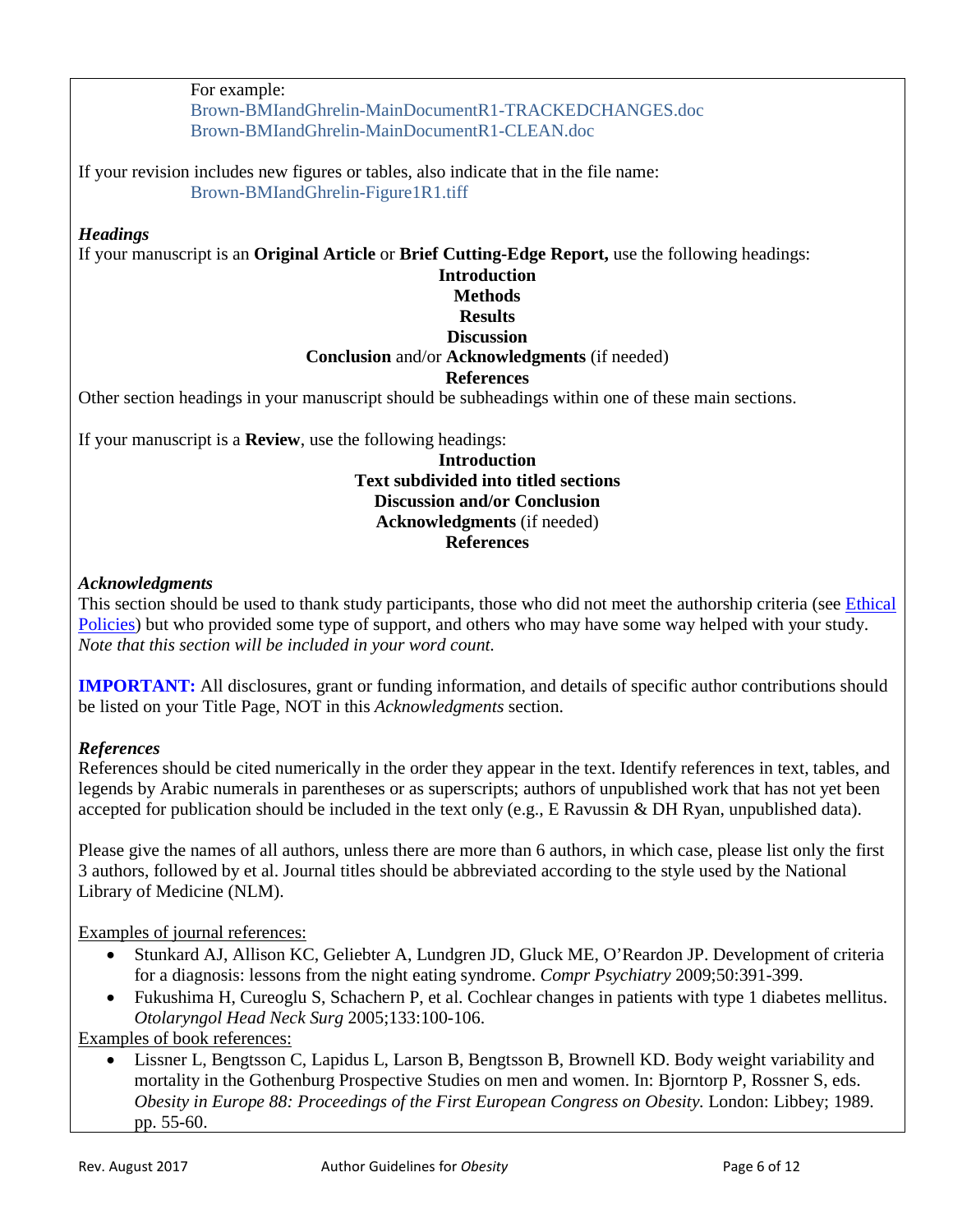• Paul AA, Southgate DAT, eds. *McCance and Widdowson's The Composition of Foods.* 4th ed. London: HMSO; 1978.

Example of a Web reference:

• Centers for Disease Control and Prevention. Zika virus in Argentina [Web page]. http://wwwnc.cdc.gov/travel/notices/alert/zika-virus-argentina. Accessed June 6, 2016.

# *General Formatting*

- Submit all text in English
- Set margins that are 0.75 to 1 inch on all sides. Double-space your main text.
- Turn OFF numbering in Word. The ScholarOne submission site will create a PDF with automatic line numbers.
- Include page numbers as a "footer."
- Avoid abbreviations where possible.
- If abbreviations are used, they should be defined and written in full at the first mention in the text and in each table and figure. (Exception: Abbreviations can be used if they are a standard unit of measure.) For a list of standard abbreviations, please consult the [American Physiological Society](http://www.the-aps.org/mm/Publications/Info-For-Authors/Formatting/Abbreviations.pdf) or similar sources.
- Drug names: Generic names should be used. Brand names may be inserted in parentheses.
- Express scientific units in SI units.
- For more guidance: [International Committee of Medical Journal Editors \(ICMJE\) Recommendations for](http://www.icmje.org/recommendations/browse/manuscript-preparation/)  [Manuscript Preparation](http://www.icmje.org/recommendations/browse/manuscript-preparation/)

# **STEP 4: Create a Title Page**

Your Title Page should be included at the beginning of the Main Document file and should contain:

- **TITLE:** The title of the article (no more than 125 characters, including spaces between words).
- AUTHORS: The name of each author (first and last names).
- **AFFILIATION:** The name of the department(s) and institution(s) to which the authors belong, with city, state, and country (full address not necessary).
- **KEYWORDS:** Three to five keywords.
- **RUNNING TITLE:** A condensed version of your main title to be used on follow-up pages of the published article (no more than 50 characters including spaces).
- **CONTACT INFO:** The full mailing address and e-mail address of the corresponding author.
- **WORD COUNT:** Include and update the word count for each draft of your manuscript. This count should include only your main text: Introduction, Methods, Results, Discussion/Conclusion, and/or Acknowledgments. It should NOT include the Title Page (including funding and disclosure information), study importance questions, abstract, references, or text from figures or tables. **IMPORTANT:** If your manuscript exceeds the word count quota for your type of manuscript, condense to

meet the limit before submitting. Manuscripts will be returned to be shortened, even if they have been accepted, if deemed to be over the quota. This may require a re-review and can delay time to publication.

- **CLINICAL TRIAL REGISTRATION:** All clinical trials must be registered with an [approved ICMJE](http://www.icmje.org/about-icmje/faqs/clinical-trials-registration/)  [clinical trial registry.](http://www.icmje.org/about-icmje/faqs/clinical-trials-registration/) Include the unique trial number and the name of the registry on the Title Page.
- **FUNDING:** Financial and material support must always be acknowledged, with a clear statement defining all funding sources. This should include grants, equipment, drugs and other reagents, or gifts of materials. List all grant and funding information (if any) on the Title Page (not in the *Acknowledgments* section).
- **DISCLOSURE:** List all potential conflicts of interest on the Title Page (not in the *Acknowledgments* section), based on *ALL* authors' responses to the [ICMJE form.](http://www.icmje.org/conflicts-of-interest/) If none exist, please include the statement: "The authors declared no conflict of interest." Note that the completed forms should not be uploaded to ScholarOne. For guidance, please see the [Ethical Policies of](http://onlinelibrary.wiley.com/journal/10.1002/(ISSN)1930-739X/homepage/ForAuthors.html) *Obesity.*
- **AUTHOR CONTRIBUTIONS:** If you wish to specify the contribution of each author to the manuscript (e.g., study design, data collection, data analysis, data interpretation, literature search, generation of figures, writing of the manuscript), please list these on the Title Page (not in the *Acknowledgements* section). For example: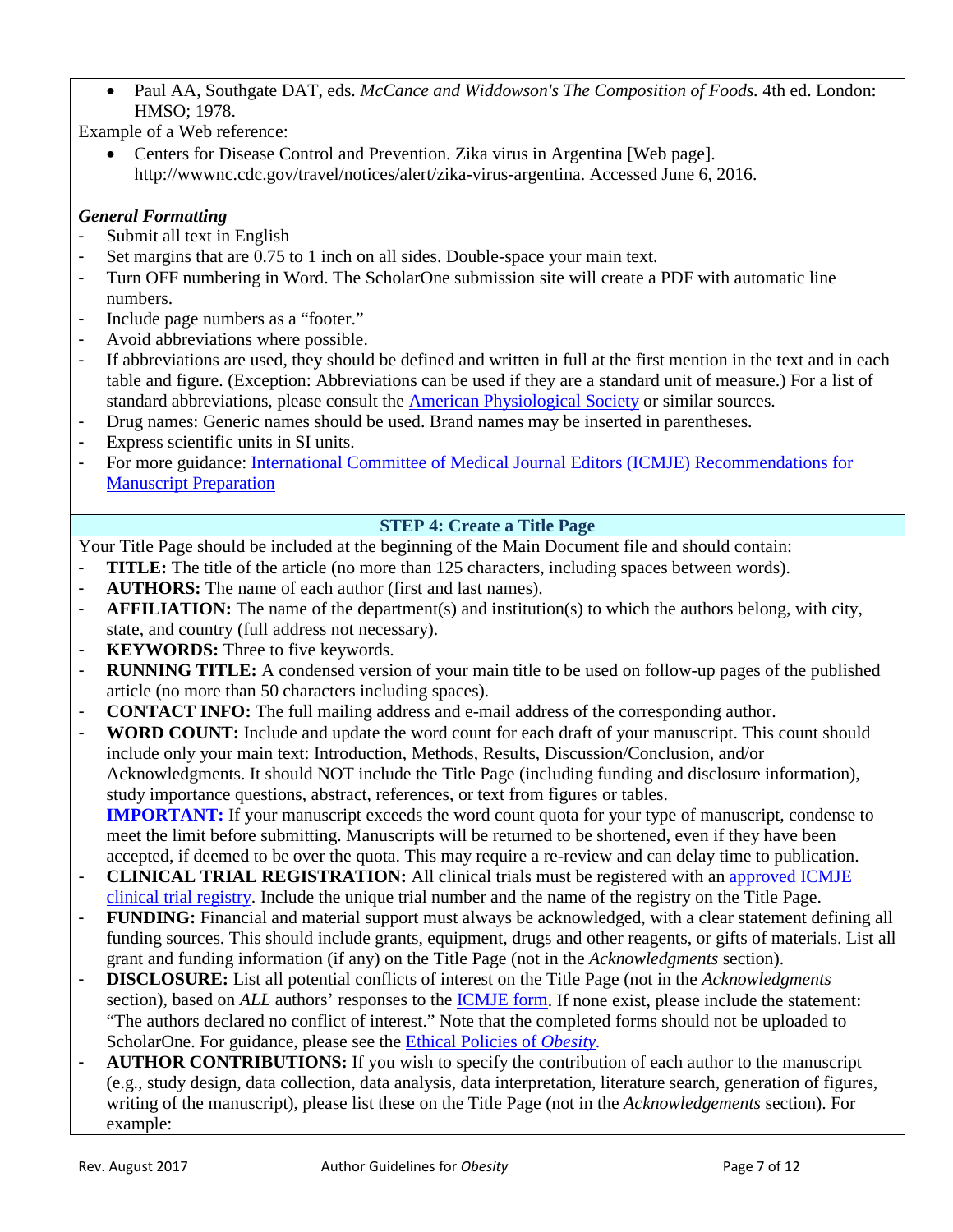XY and NM conceived and carried out the experiments. AB and GH conceived the experiments and analyzed data. OP carried out experiments. All authors were involved in writing the paper and had final approval of the submitted and published versions.

# **STEP 5: Answer the Study Importance Questions**

For **Original Articles, Brief Cutting Edge Reports, and Review Proposals/Reviews,** following the Title Page, provide no more than 3 short bullet-point answers to these two study importance questions:

- What is already known about this subject? (or for **Review Proposals/Reviews,** what major reviews have already been published on this subject?)
- What does your study add?

# **STEP 6: Create an Abstract**

Create a structured abstract with these headings: **Objective - Methods - Results - Conclusions**

- In all cases, there should be no text before the Objective heading.
- Abstracts should be 200 words or less.
- **Perspectives** may include a shorter structured *or* unstructured abstract (150 words or less) at the author's discretion (optional).
- **Editorials, Commentaries, and Letters to the Editor** do not include an abstract.

### **STEP 7: Prepare Tables and Figures**

Number tables and figures consecutively using Arabic numbers, and cite each table and figure in the text in consecutive order. You may indicate insertion points within your text for tables and figures, but do not place the actual tables and figures within your article text.

### *Tables*

- Tables may be included at the end of your Main Document, or they may be uploaded as separate files. But choose one or the other—do not include tables in both places.
- Tables must be submitted in an editable format (e.g., Microsoft Word).
- Tables should be 1 per page.
- Table titles and footnotes MUST be included on the same page as the table itself.
- Please keep in mind the size of the printed page when choosing the width and depth of your table.

# *Figures*

- Figures must be saved and uploaded as separate files.
- Please save vector graphics (e.g., line artwork) in Encapsulated Postscript Format (EPS) or Portable Document Format (PDF) and photographic images in Tagged Image File Format (TIFF). Detailed information on our digital illustration standards is available at: [https://authorservices.wiley.com/asset/photos/electronic\\_artwork\\_guidelines.pdf](https://authorservices.wiley.com/asset/photos/electronic_artwork_guidelines.pdf)
- Titles and captions for each figure should be typed on a separate page at the end of the Main Document.
- Do not include figure titles and captions on the image file itself but do **include the figure number.**
- Letters, numbers, and symbols should be clear and even throughout and of sufficient size so that when reduced for publication the item will still be legible.
- When symbols, arrows, numbers, or letters are used, explain each one in the legend. Explain the internal scale and identify the method of staining in photomicrographs.

**IMPORTANT:** If your figure is in Word, PowerPoint, or PDF format, you MUST put the figure number on the document itself. If the figure is in TIF, JPG, PNG, EPS, etc., the numbering can be done in the Caption / Legend block in ScholarOne.

If your manuscript contains a figure, table, or quoted text that has been previously published, written permission to reproduce the material must be obtained from the copyright holder and submitted with the manuscript. For assistance, please see the [Wiley Permission Guidelines for Authors.](https://authorservices.wiley.com/asset/photos/licensing-and-open-access-photos/Journal-Permissions-8-April-2016.pdf)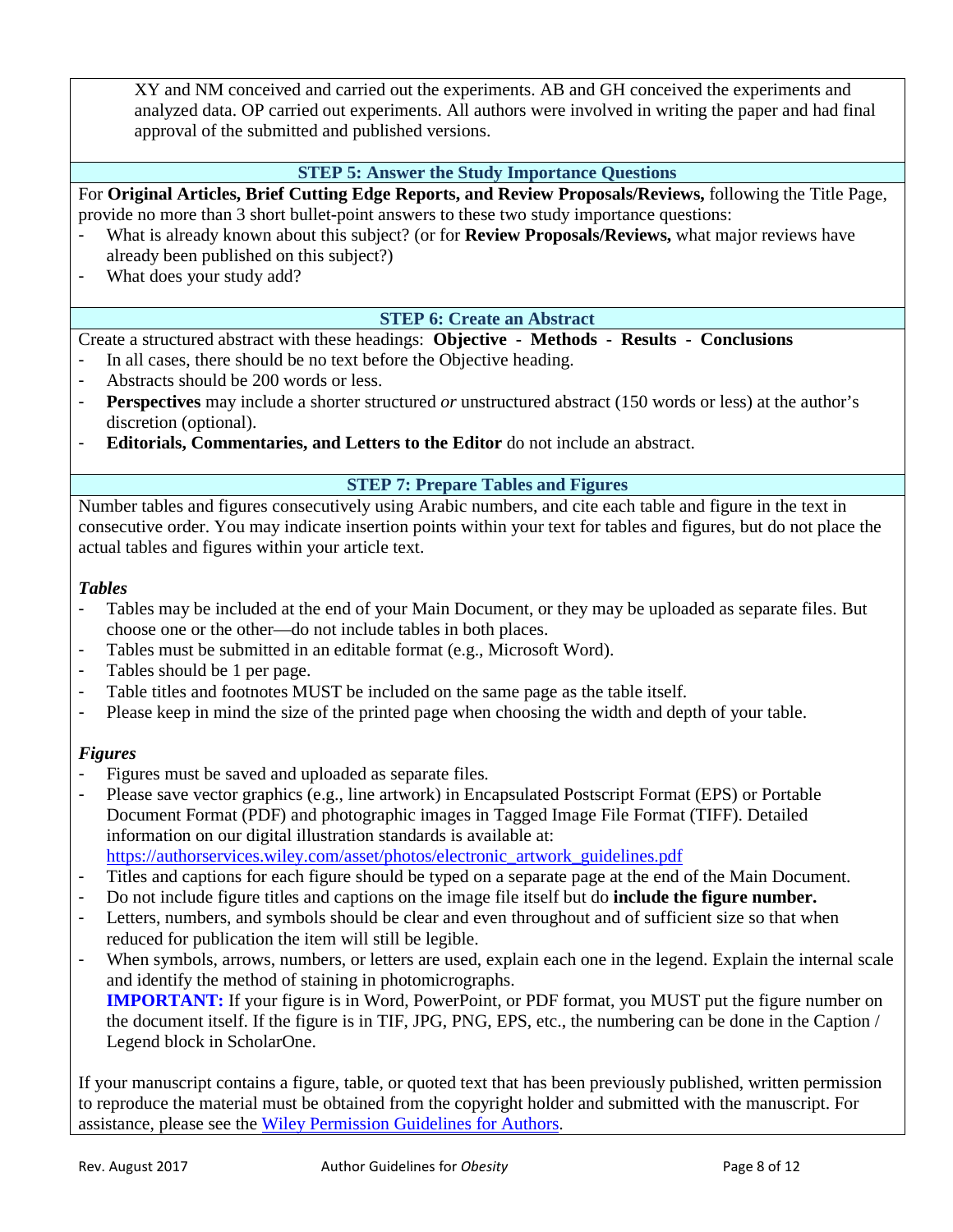**ALWAYS** examine the full PDF proof to see that all uploaded files are in the order you wish them to appear (Main Document followed by tables, figures, and Supporting Information) and do not have formatting problems. Sometimes figure and table labels do not show up in the PDF, and you will have to fix those items. (Sometimes it simply requires deleting and re-uploading the file.) Just because the labels appear in the File Tags and/or Caption / Legend block in ScholarOne, it does not mean they show up in the PDF proof. You will save yourself processing time if you check this; otherwise, if the Editorial Office finds problems with these files, your manuscript will be returned to you.

### **Online Supporting Information**

If you have more text than fits within your word count quota, or if you simply have additional materials that you wish to provide to complement what is described in your paper, you can submit Supporting Information to be published online. This may include additional explanatory notes, data sets, lists, figures, or tables that will not be published in the print edition of the journal and which are ancillary to, rather than central to, the article. It must be approved by the Editor during the review process. Pages can be black/white or color.

Supporting Information should be uploaded as "supplementary file(s)" in Scholar One and should be headed by the title of the paper and the authors' names, addresses, and contact information. The file will be published exactly as supplied, and it is the author's responsibility to ensure that the material is logically laid out, adequately described, and in a format accessible to readers. Animations and other moving images or sound files in standard formats must be supplied as separate files.

Figures and tables in Supporting Information should be referred to in the Main Document and labeled Figure S1, Figure S2, or Table S1, etc., in the order cited. Full guidelines and information on acceptable file formats may be found at:<https://authorservices.wiley.com/author-resources/Journal-Authors/Prepare/supporting-information.html>

There are no additional charges for publication of online Supporting Information.

# **SUBMITTING REVISIONS**

Comments and requests from the reviewers and Associate Editor will be sent to the corresponding author with the decision letter.

The authors then can consider the comments, edit the article, and resubmit it in revised form (both "tracked changes" and "clean" versions). A letter providing clear details of the changes made and any responses to the reviewer or editor comments must be submitted with each revision.

As your manuscript undergoes revisions, ensure that all requirements for formatting are maintained.

# • **PREFERRED ORDER OF FILES:**

- 1. Response to Reviewers
- 2. Edited (track changes) Main Document
- 3. Any edited (track changes) tables/figures/Supporting Information
- 4. Clean\* Main Document
- 5. Clean\* versions of any edited tables/figures/Supporting Information

\* ONLY include clean versions of files that were edited ("as supplementary files not for review"); include clean versions of ANY AND ALL edited files.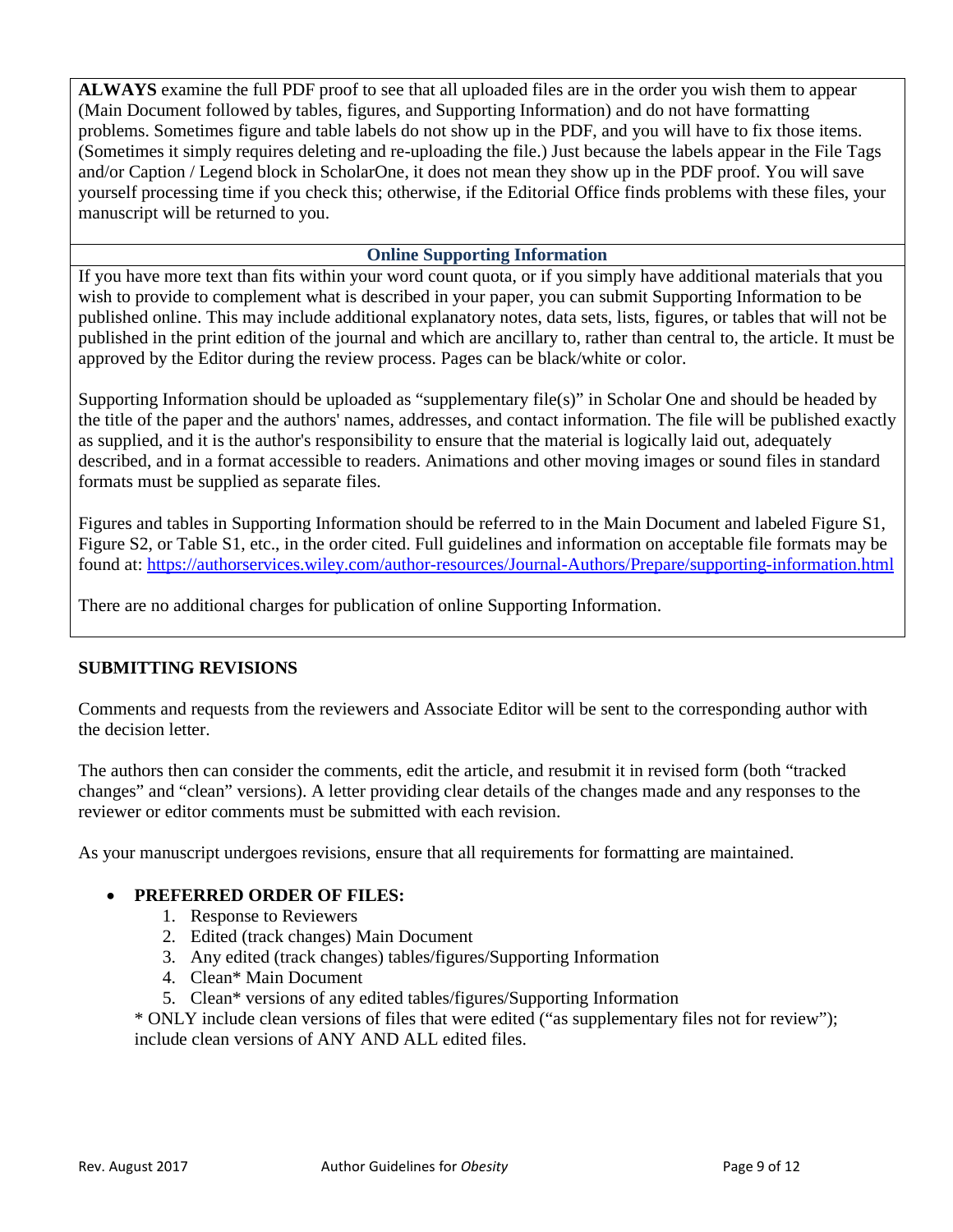- Make sure that the word count for the main text stays within the maximum limit. Even after your manuscript has been accepted, it may still be returned to be shortened if the word count exceeds the limit. If requested revisions result in extra words, identify sections (often your Methods) to condense; consider placing extra text in an online-only Supporting Information file (uploaded as a separate "supplementary file").
- Please update all author-supplied information in the ScholarOne system as needed, including revising your abstract and title.
- Double-check that all coauthors are listed and that names and affiliations are correct.
- Before you hit "submit," ALWAYS closely examine the PDF to check that all text, tables, figures, and Supporting Information appear **in the order and format that they should.** This PDF is what the reviewers and editors will see. If something appears incorrectly, revisit your uploaded documents and correct what is needed.

Make sure that each revision you submit has been reviewed and that final edits are complete. Please make sure that all authors have seen and agreed to any changes. Make sure that all text, tables, and figures are rechecked for accuracy. Once your manuscript is accepted, this is considered to be its final form and serious delays will occur if changes are requested later.

Each revised manuscript will be considered by the Associate Editor and, if necessary, by the reviewers before a final decision is made. All editors retain the right to modify the style and length of a contribution (with major changes being agreed upon by the corresponding author) and to decide the time of publication.

# **POST-ACCEPTANCE**

### *Exclusive License Agreement*

Following acceptance, Wiley will send the corresponding author an online form granting an exclusive license to publish to The Obesity Society. This is a condition of publication. A working e-mail address must therefore be provided for the corresponding author. The corresponding authors must check that they have approval to sign this form on behalf of their coauthors.

# *Proofs*

The corresponding author also will receive an e-mail alert containing a link to the online proofs and detailed instructions from Wiley. The proof can be downloaded as a PDF (portable document format) file from the site. Acrobat Reader is needed to read the file; this software can be downloaded (free of charge) from: <http://get.adobe.com/reader>

**IMPORTANT**: Please make sure that typesetting has not resulted in changes to your tables and figures. Also check that author names and all scientific terms are spelled correctly.

### *Publication Charges (These do not apply to invited authors)*

Publication charge forms will be sent to the corresponding author along with the article proofs.

**Page charges –** Manuscripts accepted for publication in *Obesity* will incur page charges to cover, in part, the cost of publication. The authors will be assessed \$65 per published page if a first or corresponding author is a member of The Obesity Society or \$95 per published page if a first or corresponding author is not a member of The Obesity Society. Please visit [The Obesity Society website](http://www.obesity.org/membership/join.htm) to join and receive reduced rates.

**Color charges –** Authors will be expected to contribute toward the cost of publication of color figures. Charges are \$595 per page.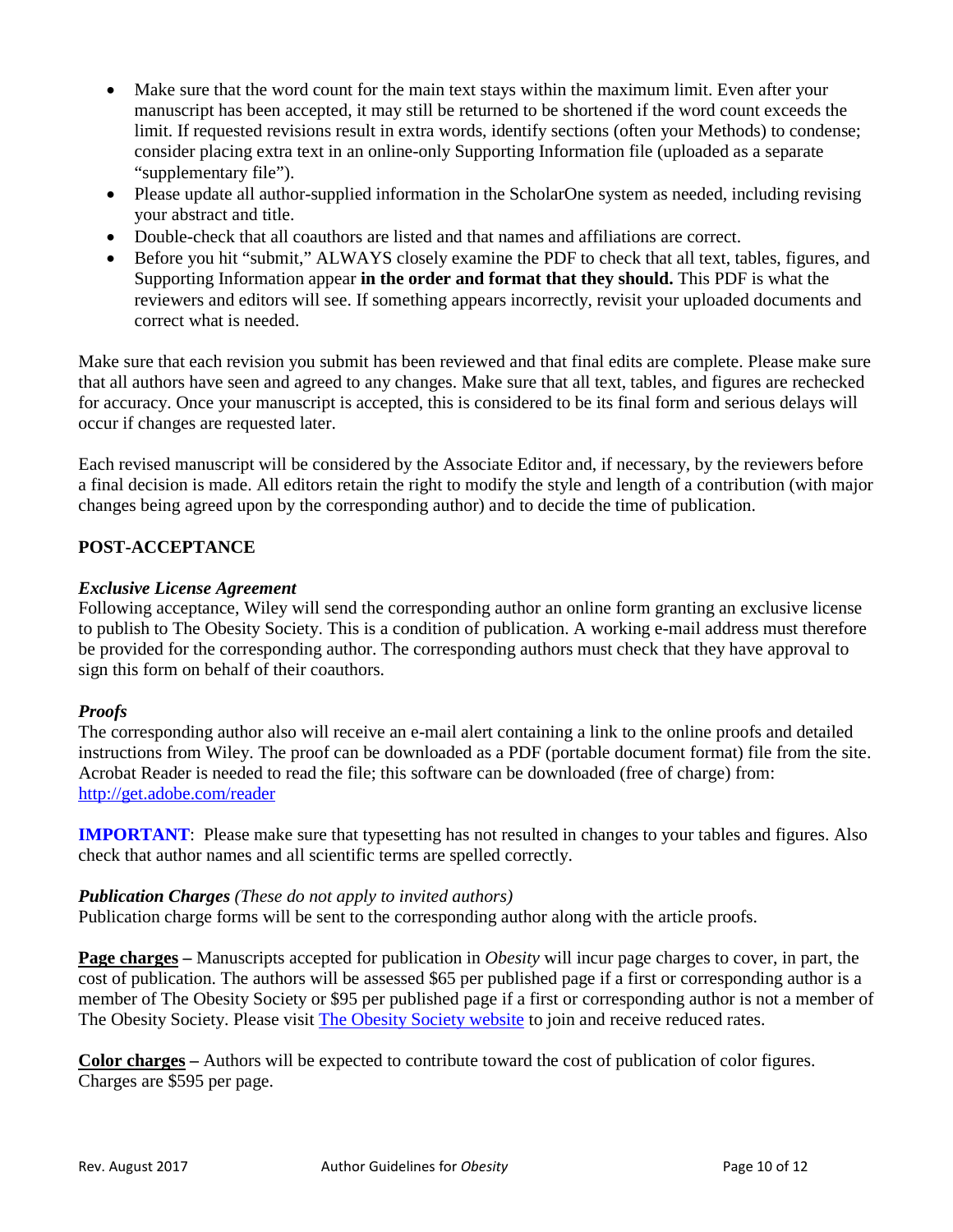# *OnlineOpen*

OnlineOpen is available to authors of primary research articles who wish to make their article available to nonsubscribers upon publication or whose funding agency requires grantees to archive the final version of their article. With OnlineOpen, the author, the author's funding agency, or the author's institution pays a fee to ensure that the article is made available to nonsubscribers upon publication via Wiley Online Library, as well as deposited in the funding agency's preferred archive. For the full list of terms and conditions, [click here.](http://olabout.wiley.com/WileyCDA/Section/id-828081.html)

Prior to acceptance, there is no requirement to inform the Editorial Office that you intend to publish your manuscript OnlineOpen. All OnlineOpen articles are treated in the same way as any other article. They go through the journal's standard peer-review process and will be accepted or rejected based on their own merit.

### *NIH Public Access Mandate*

Wiley will post the accepted version of articles by NIH grant-holders to PubMed Central upon acceptance by the journal. The accepted version is the version that incorporates all amendments made during peer review but prior to the publisher's copy editing and typesetting. This accepted version will be made publicly available 12 months after publication.

### *Online Production Tracking via Author Services*

Author Services enables authors to track their accepted articles throughout the production process to publication online and in print. Authors can check the status of their articles online and choose to receive automated e-mails at key stages of production. The author will receive an e-mail with a unique link that enables them to register and have their article automatically added to the system. Please ensure that a complete e-mail address is provided when submitting the manuscript.

Visit [Wiley Author Services](http://authorservices.wiley.com/bauthor) for more details on online production tracking and for a wealth of resources including FAQs and tips on article preparation, submission, and more.

# **EDITORIAL OFFICE CONTACT INFORMATION**

For any matters regarding manuscripts and peer review, please contact the Editorial Office:

**Editor-in-Chief:** Eric Ravussin, PhD **Associate Editor-in-Chief:** Donna Ryan, MD **Managing Editor:** Allison Templet **Editorial Coordinator:** Deborah Rice

Obesity Journal c/o The Obesity Society 1110 Bonifant St., Suite 500 Silver Spring, MD 20910 Tel: +1 240 485 1958. Fax: +1 240 485 1974 e-mail: [editorial@obesity.org](mailto:editorial@obesity.org) 

All e-mail inquiries to the Editor-in-Chief should be sent to editorial@obesity.org